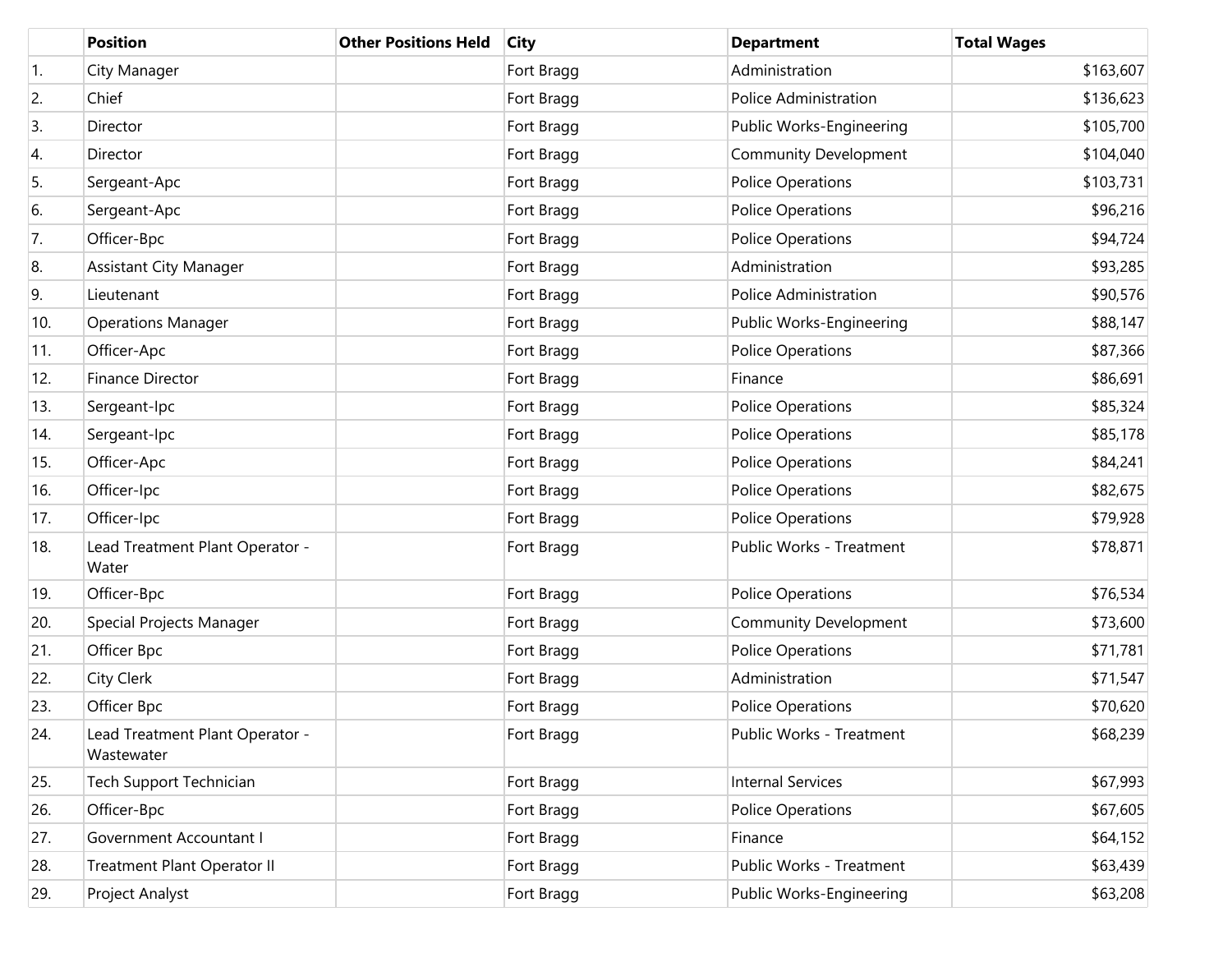| 30. | Associate Planner                              | Fort Bragg | <b>Community Development</b> | \$63,109 |
|-----|------------------------------------------------|------------|------------------------------|----------|
| 31. | <b>Environmental Compliance</b><br>Coordinator | Fort Bragg | Public Works - Treatment     | \$62,163 |
| 32. | Administrative Coordinator                     | Fort Bragg | Police Administration        | \$61,617 |
| 33. | Lead Maintenance Worker                        | Fort Bragg | Public Works-Corp Yard       | \$60,326 |
| 34. | <b>Engineering Tech</b>                        | Fort Bragg | Public Works-Engineering     | \$55,652 |
| 35. | Maintenance Worker III                         | Fort Bragg | Public Works-Corp Yard       | \$55,256 |
| 36. | Treatment Plant Operator II                    | Fort Bragg | Public Works - Treatment     | \$55,182 |
| 37. | Treatment Plant Operator II                    | Fort Bragg | Public Works - Treatment     | \$54,777 |
| 38. | Government Accountant II                       | Fort Bragg | Finance                      | \$54,289 |
| 39. | Cso                                            | Fort Bragg | <b>Police Operations</b>     | \$53,973 |
| 40. | Mechanic                                       | Fort Bragg | Public Works-Corp Yard       | \$52,396 |
| 41. | Hr Technician                                  | Fort Bragg | Administration               | \$50,021 |
| 42. | Treatment Plant Operator II                    | Fort Bragg | Public Works - Treatment     | \$49,801 |
| 43. | Administrative Assistant                       | Fort Bragg | Administration               | \$49,424 |
| 44. | Treatment Plant Operator II                    | Fort Bragg | Public Works - Treatment     | \$49,198 |
| 45. | Maintenance Worker II                          | Fort Bragg | Public Works-Corp Yard       | \$48,561 |
| 46. | Water Projects Coordinator                     | Fort Bragg | <b>Water Administration</b>  | \$48,347 |
| 47. | Finance Tech I                                 | Fort Bragg | Finance                      | \$47,092 |
| 48. | Maintenance Worker II                          | Fort Bragg | Public Works-Corp Yard       | \$46,898 |
| 49. | Administrative Assistant                       | Fort Bragg | <b>Community Development</b> | \$45,620 |
| 50. | Pst                                            | Fort Bragg | <b>Police Administration</b> | \$43,993 |
| 51. | Pst                                            | Fort Bragg | Police Administration        | \$43,988 |
| 52. | Cso                                            | Fort Bragg | Police Operations            | \$42,271 |
| 53. | Maintenance Worker II                          | Fort Bragg | Public Works-Corp Yard       | \$41,200 |
| 54. | Maintenance Worker I                           | Fort Bragg | Public Works-Corp Yard       | \$37,372 |
| 55. | Maintenance Worker I                           | Fort Bragg | Public Works-Corp Yard       | \$33,914 |
| 56. | Temporary Associate City Engineer              | Fort Bragg | Public Works-Engineering     | \$20,768 |
| 57. | Audiovisual Technician                         | Fort Bragg | <b>Internal Services</b>     | \$19,837 |
| 58. | <b>Grant Assistant</b>                         | Fort Bragg | Community Development        | \$17,766 |
| 59. | Laborer                                        | Fort Bragg | Public Works - Treatment     | \$15,642 |
| 60. | Laborer                                        | Fort Bragg | Public Works-Corp Yard       | \$14,833 |